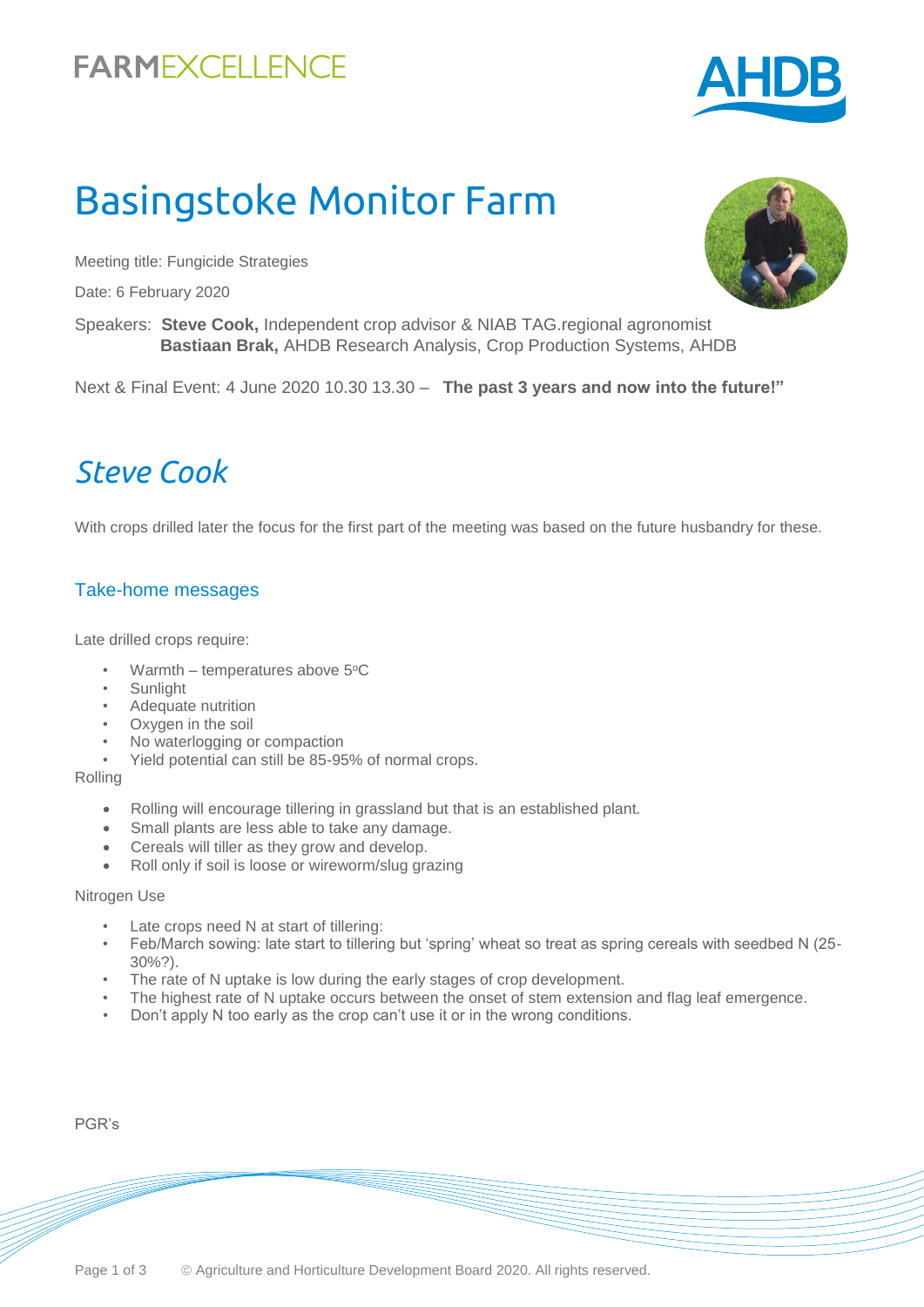# **FARMEXCELLENCE**



- Can reduce apical dominance so, it can help tiller retention but trials have shown no increase on final ear numbers or yield.
- PGRs can reduce yield in absence of lodging.

#### Biostimulants & Micronurients

- Very little evidence of any biostimulants improving final yield despite some limited evidence of improved rooting from a few products however, leaf size could be increased by bio-stimulants but trials have not shown any yield benefits
- Trace element requirements are lower in later drilled crops and should be applied according to past risk history for the field and visual symptoms
- Most soils can supply the required trace elements at levels appropriate to the crop size and growth.
- Remember "You can't magically make a silk purse out of a sows ear by the use of such products!"

#### Fungicide use

- Fungicide programmes should be risk based.
- Variety is not the only factor.
- Know your costs and benchmark your operations (if you can't measure it you can't manage it)
- Fungicide resistance can be a result of over use.
- Integrated Crop Management should be practised Cross compliance, Sustainable Use directive
- Fungicide programs are sometimes too expensive.
- Savings should be possible 2020 so match fungicide programme spend to disease risk
- Allow for variety susceptibility
- Buy the best fungicide activity possible within the spend
- Monitor crops
- Late sown crops could have different disease risk and different timings
- Use up the Chlorothalonil before 20<sup>th</sup> May
- $\bullet$

#### Seed treatments

Test the seed for Bunt, Smut, Fusarium, even if it is certified

- Untreated seed does tend to keep better
- Unused seed without a seed dressing could be returned to the barn as long as not contaminated by dressing.

### *Bastiaan Brak*

Choosing the right variety for the right location is vitally important in helping to promote clean and healthy crops. AHDB has now introduced an online variety tool that will:

- Demonstrate the value of *'treatment benefit'* (yield response to fungicide) when considering varieties and fungicide input
- Corroborate with field-based results from AHDB Strategic Farm East (data courtesy of Brian Barker)

#### Take-home messages

 The new Recommended List Variety Selection Tool makes it easier for farmers to select (new) varieties in the context of disease management / fungicide input